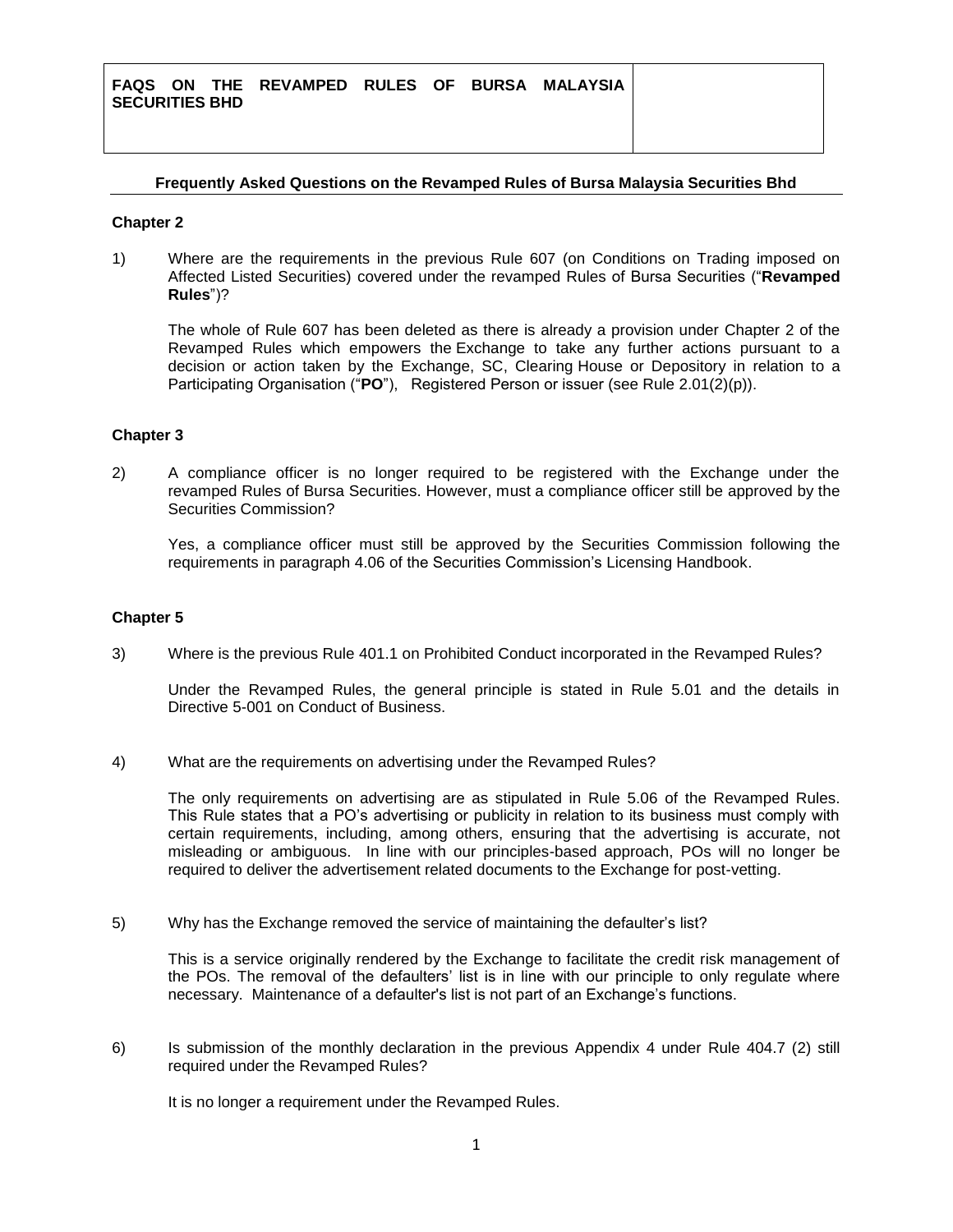# **Chapter 6**

7) Pursuant to Rule 6.03(2) of the Revamped Rules, a PO must appoint 1 person at every branch to discharge the responsibilities prescribed under that Rule. Can the person be someone who does dealings, operations or compliance?

The person can be a person who does either dealings, operations or compliance and POs can maintain the current structure and line of reporting i.e. the head of branch can be the person who is responsible in discharging the duties prescribed under Rule 6.03(2).

8) In what way can the person who is responsible for a Branch Office "ensure segregation of duties"?

It can be done by ensuring clear reporting lines and proper policies and procedures are put in place to address any conflict of interest. Policies must be implemented efficiently.

9) Can a person be responsible for more than 1 branch?

No, under the Revamped Rules a person can only be responsible for 1 branch and such a person must be located at the branch.

## **Chapter 7**

10) Revamped Rule 7.02(4), a PO may only sell securities in Odd Lots if the securities are designated as "free securities" in the seller's Securities Account maintained with the PO prior to the entry of the order into the ATS. Does the PO have a discretion to check whether the securities are designated as "free securities" before selling such securities in Odd Lots?

No, a PO must check that the securities are designated as "free securities" before selling such securities in Odd Lots.

11) Is the obligation to report under Rule 7.06 only applicable to a breakdown, malfunction or error which involves Exchange's systems only or does it apply also to a breakdown, malfunction or error arising from the PO's own Order Management System ("OMS")?

Rule 7.06 covers the ATS or any other system, service or facility of the Exchange. However POs are encouraged to notify the Exchange of any malfunction or breakdown of their OMS which may affect their clients.

12) [Deleted]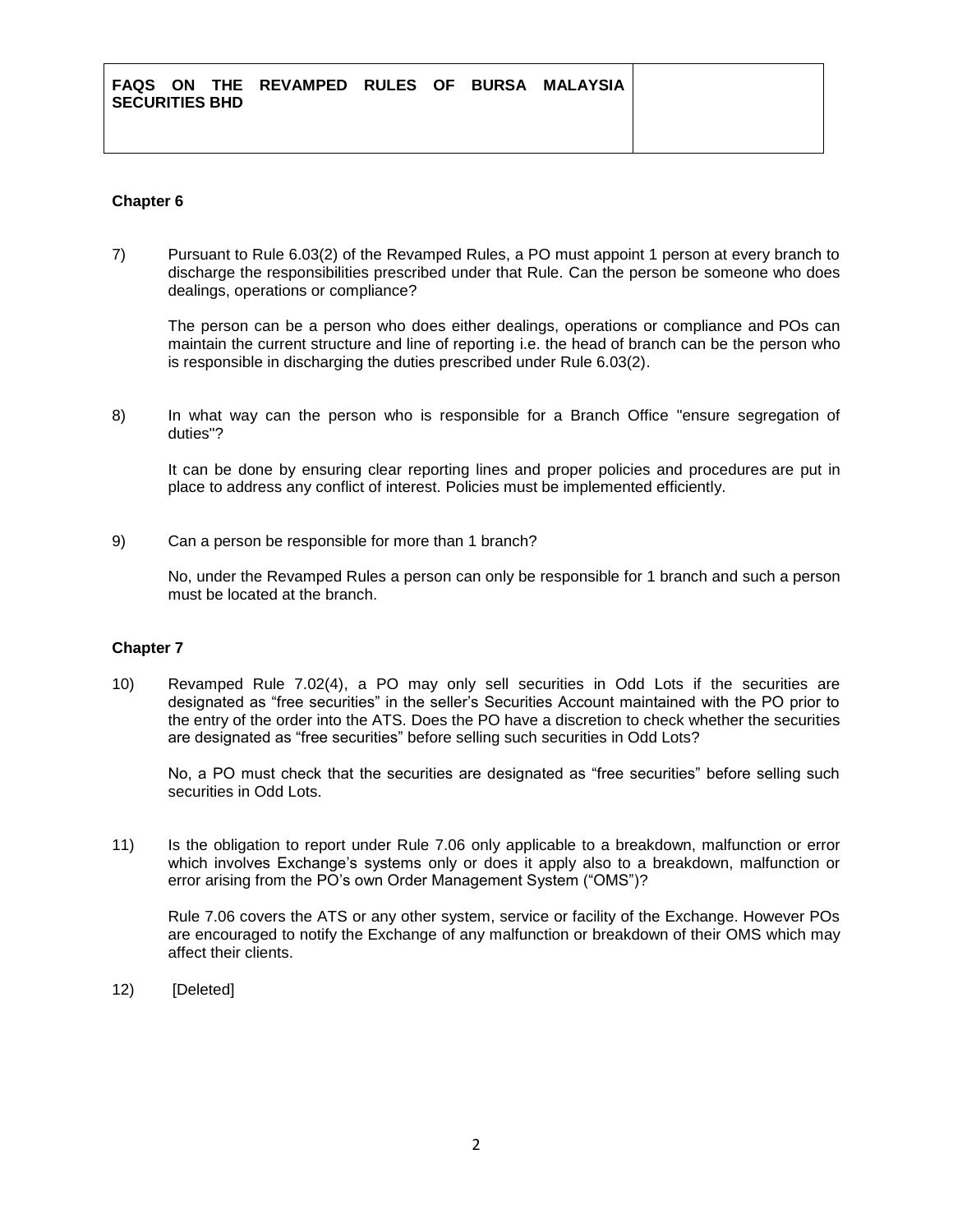13) When must a PO liquidate the Client's Margin Account so that the PO does not breach Rule 7.30(12) of the Revamped Rules?

It must be done immediately after the equity in a Client's Margin Account falls below 130% of the Outstanding Balance, i.e. by the end of the day the Margin Account must be above 130%. Therefore a PO must take into account the liquidity and volatility of the stock when extending Margin Financing to its Clients.

14) How much additional Margin must a PO request and what is the percentage of Haircut a PO must impose under Rule 7.30(19)(a) of the Revamped Rules?

Subject to Rule 7.30(19)(b), a PO has the discretion to determine the additional Margin required and Haircut to be imposed in the circumstances set out under Rule 7.30(19)(a). A PO must set out in its internal policies the details of the circumstances and how much Margin to request and the Haircut to be imposed in such circumstances.

15) In relation to Rule 7.30(7), where is the explanation of the manner in which the PO must value the Client's collateral?

It is found in Directive 7.30-001.

## **Chapter 8**

16) Under the previous Rule 706 on the Stock Market Trading Suspension, the circuit breaker was mentioned and details of the percentage drops in the index were given in circulars. But under the Revamped Rules, there is no mention of the circuit breaker percentage (under Rule 8.33). What are the percentages applicable now for the circuit breaker to be triggered and where are they prescribed?

The circuit breaker percentage is prescribed in the POs' Trading Manual at item 8.

## **Chapter 12**

17) Paragraph 1.1(2) of Directive 12-002 only mentions that bank reconciliation must be prepared not later than the 10<sup>th</sup> day of the following month. Are POs still required to submit the previous Appendix 4 bank reconciliation and outstanding contracts to the Exchange by the  $15<sup>th</sup>$  calendar day of every month?

Appendix 4 of the previous Rules has been deleted under the Revamped Rules and is no longer required to be submitted.

18) Directive 12.03(2)-001 and Chapter 12 of the Revamped Rules are silent on the submission of the previous Appendix 9 within 1 month of the financial year end. Are we still required to submit?

Appendix 9 of the previous Rules has been deleted under the Revamped Rules and is no longer required to be submitted.